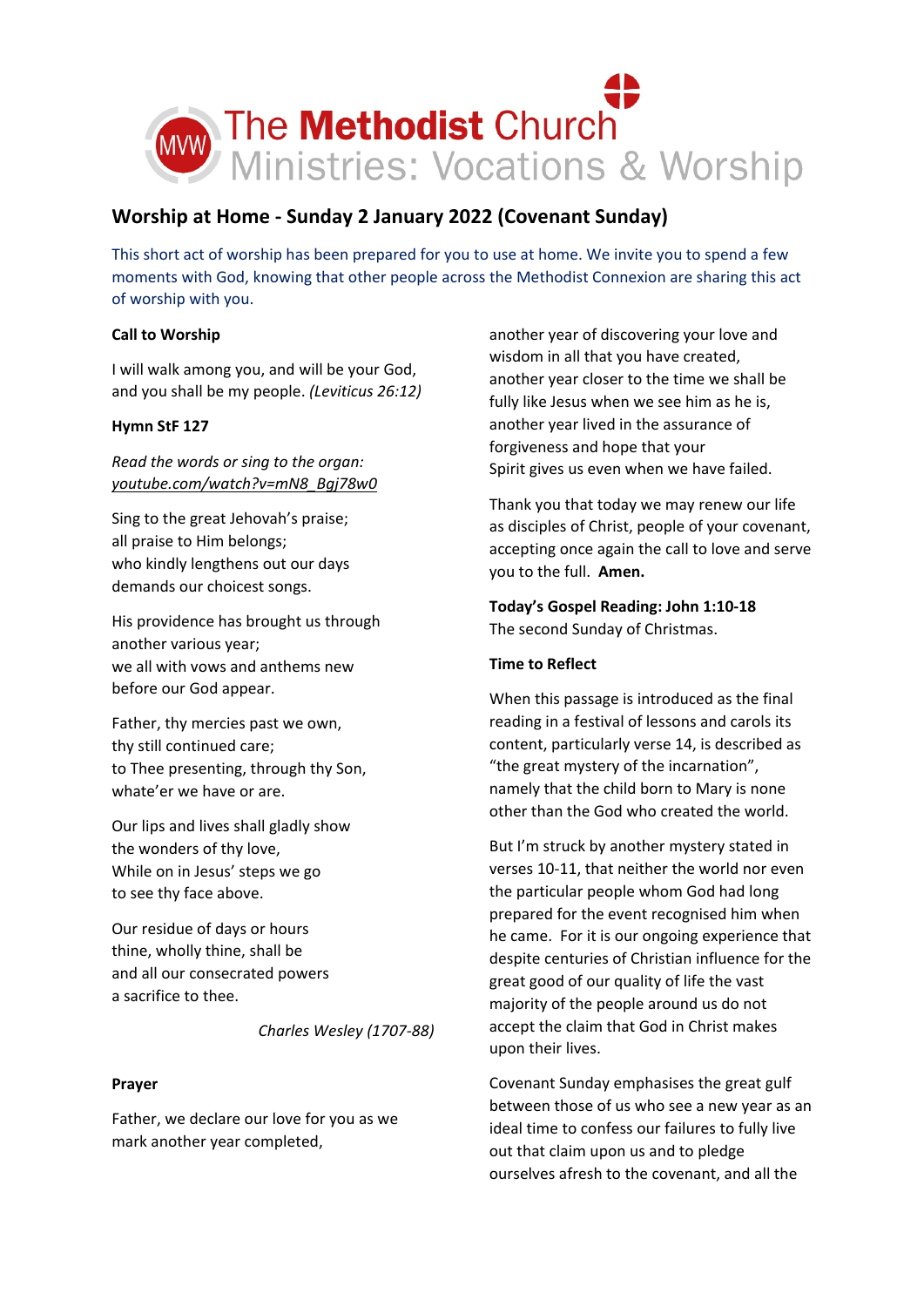others who pack away Jesus with the Christmas decorations until next December.

The reason many reject Jesus is because God as a human being looks so different from the god people wrongly expect him to be.

*Think for a while about the expectations of Jesus's Jewish contemporaries, and about how people today imagine God to be and to act. How do these ideas differ from the truth about God?*

Wrong expectation is not something we are immune from when once we have recognised God in Jesus. He himself reminded us, in his picture of the sheep and the goats, that he comes to us in the hungry, the thirsty, the naked, the sick and the prisoner. There will be many who say to him at the judgement, 'Lord when did we see you in need and do nothing for you?' You know his reply.

May we not once in this new year fail to recognise him because we are looking in the wrong places.

#### **A time of prayer**

*When you feel ready speak aloud the covenant prayer:*

**I am no longer my own but yours. Your will, not mine, be done in all things, wherever you may place me, in all that I do and in all that I may endure; when there is work for me and when there is none; when I am troubled and when I am at peace. Your will be done when I am valued and when I am disregarded; when I find fulfilment and when it is lacking; when I have all things, and when I have nothing I willingly offer all I have and am to serve you, as and where you choose.**

**Glorious and bless**é**d God, Father, Son and Holy Spirit, you are mine and I am yours. May it be so for ever.**

## **Let this covenant now made on earth be fulfilled in heaven. Amen**

*Continue praying silently or in whatever words come for:*

- the church worldwide and locally
- the world's peoples and leaders
- those who are sick. sad or in need
- those you know who do not recognise Jesus as their Saviour and Lord

#### **The Lord's Prayer**

Our Father…

#### **Hymn StF 555**

*Listen or join in at [youtube.com/watch?v=kr\\_aU9prkcE](https://www.youtube.com/watch?v=kr_aU9prkcE)*

Jesus, all for Jesus; all I am and have and ever hope to be. Jesus, all for Jesus all I am and have and ever hope to be.

All of my ambitions, hopes and plans, I surrender these into Your hands. All of my ambitions, hopes and plans, I surrender these into Your hands.

For it's only in Your will that I am free, For it's only in Your will that I am free.

*Jennifer Atkinson and Robin Mark*

## **A prayer of blessing**

May the covenant love of God be our daily strength, the saving grace of our brother Jesus inspire our own loving actions, and the lifegiving Spirit empower us to achieve far beyond our expectations as we embrace the opportunities of this new year. **Amen.**

> Original Materials by Stephen Mosedale All Hymns reproduced under CCLi 1144191. Local churches please insert CCLi no. here.

We are grateful to all the Ministers and Local Preachers from around the Connexion who have contributed to Worship at Home. This resource is administrated by Ministries: Vocations and Worship in the Connexional Team.

For more worship resources see [The Bible \(methodist.org.uk\)](https://www.methodist.org.uk/our-faith/the-bible/) [Singing the Faith Plus \(methodist.org.uk\)](https://www.methodist.org.uk/our-faith/worship/singing-the-faith-plus/)